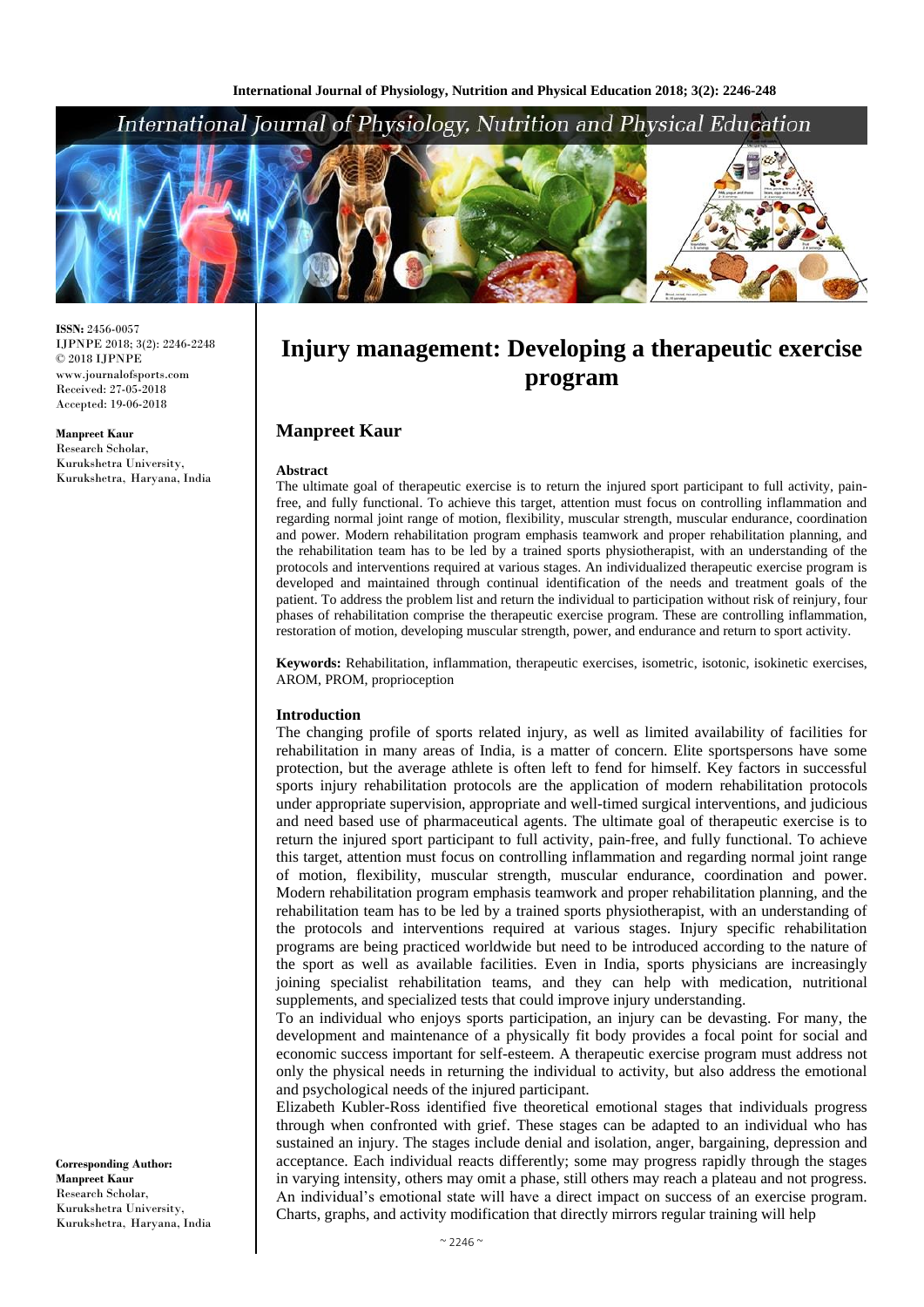#### International Journal of Physiology, Nutrition and Physical Education

motivate the individual to progress through the exercise program. Motivating the person to attend regular rehabilitation sessions, or to maintain a home program of exercise can be very challenging for even the most patient and

understanding athlete trainer. Realistic short-term goals can help motivate the injured individual to avoid this.

#### **Therapeutic Exercise Program**



As continued assessment of the exercise program occurs, alternations in long -or short -term goals may result in changes in treatment or exercise progression. The process is dependent on the patient's progress and adaptation to the therapeutic exercise program.

An individualized therapeutic exercise program is developed and maintained through continual identification of the needs and treatment goals of the patient.

#### **Assess the Patient**

Patient assessment initiates rehabilitation by establishing a baseline of information. In paired body segments, the dysfunction of the injured body parts is compared to the noninjured body part to establish standards for bilateral functional status.

#### **Organize and Interpret the Assessment**

When assessment is completed, data is organized and interpreted to identify factors outside normal limits for an individual of the same age and fitness level. Primary deficits or weaknesses from injury are identified. These deficits, along with secondary problems resulting from prolonged immobilization, extended nonactivity, or lack of intervention, are organized into a priority list of concerns. Examples of major concerns might include decreased range of motion, muscle weakness or stiffness, joint contractures, sensory changes, inability to walk without a limp, or increased pain with activity. Physical assets are then identified to determine the individual's present functional status. For example,

- $\triangleright$  Is there equal bilateral range of motion, muscle strength and endurance, and sensation?
- $\triangleright$  In the case of a lower extremity injury, is there normal gate? Can the individual pass the functional tests?

#### **Formulate the Problem List**

From the two previous lists, analyze and interpret the information, and identify specific deficits and assets. Deficits dictate the long-and short-term goals. Activities or exercises to address the deficits should not interfere with patient progress. The assets (such as, good cardiovascular fitness, range of motion or muscular strength) must be maintained. The specific problems are recorded in a section called

problem list, which is a part of the Assessment.

#### **Establish Goals**

The driving forces of the exercise program are the long- and short- term goals. Long- term goals establish the individual's expected level of performance at the conclusion of the exercise program. Short- term goals develop the specific component skills needed to reach the long- term goals. The patient must feel a part of the process, as this may educate and motivate the individual to work harder to attain the stated goals. Many sport-specific factors, such as demands of the sport, position played, time remaining in the season, regularseason vs. post-season or tournament play, game rules and regulations regarding safety equipment, and the mental state of the athlete may affect goal development. In addition, the location, nature, and severity of injury will also impact setting goals.

Long-term goals typically focus on functional deficits in performing activities of daily living (ADLs). Sport participants focus on additional deficits in sport-specific skills.

#### **Long-term goals include**

- bilateral equal range of motion
- flexibility
- muscular strength, endurance, and power
- relaxation training
- coordination
- cardiovascular endurance
- and performing sport-specific functional tests (such as, throwing, running, or jumping)

When long-term goals are established, short-term goals are developed in a graduated sequence to address the list of problems identified during the assessment. Specific subgoals should include an estimated time table needed to attain that goal. These subgoals are time dependent, but not fixed, as may do not take into consideration individual differences in preinjury fitness and functional status, severity of injury, motivation to complete the goals, and subsequent improvement.